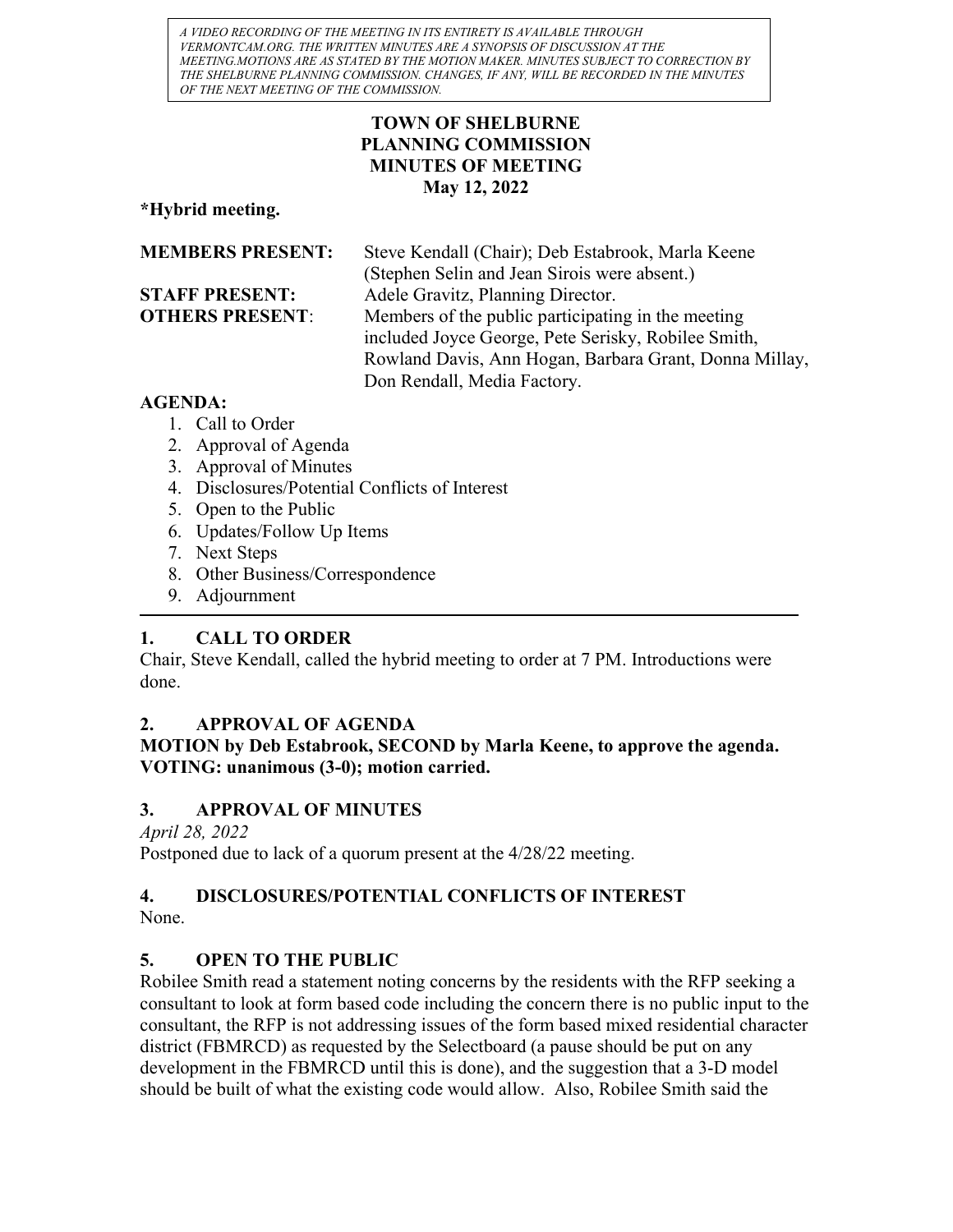residents request the document that was submitted showing discrepancies between the town plan and FBMRCD be provided to the consultant. [The Planning Commission and staff assured that the consultant will have access to all public records and can request any needed information. The consultant will provide a third party, independent objective analysis of the zoning regulations (form based and conventional) and the implications of the existing zoning. The RFP provides leeway to consider the FBMRCD and the bigger zoning regulations picture. Staff working with the consultant will evaluate the different scenarios of development under the zoning and the Planning Commission will determine which is the worst case after the report is written. The consultant's findings will be added to all the information compiled to date on the zoning issues so the Planning Commission can do due diligence.]

Pete Serensky urged pursing putting a pause in place on development under form based code until the issues are resolved.

Rowland Davis offered a list of useful resources for the Planning Commission to consider relative to balancing development and environmental issues.

Ann Hogan asked for an explanation of "illustrate" in the form based zoning and if there is a budget for elevation drawings.

Adele Gravitz stated the proposal from the expert consultant will clarify the issues at hand and the Planning Commission can decide on the approach.

There was discussion of the time required to vet the issues and enact change in the zoning if warranted.

## 6. UPDATES/FOLLOW UP ITEMS

The following was noted:

- $\triangleright$  RFP is due 5/13/22.
- $\triangleright$  The public hearing by the Selectboard on the outdoor dining bylaw is scheduled on 5/24/22.
- $\triangleright$  Election of officers on the Planning Commission is postponed until the full commission is present.
- $\triangleright$  A number of applications have been received for the vacancies on the Planning Commission. Two interviews have been scheduled.

# 7. NEXT STEPS

Staff reported the RFP is out. The conversation with the DRB was scheduled. The consultant presentation will be in June. Ideas going forward include getting out into neighborhoods to speak to people about the issues, meeting with all the town committees and boards for their comments, having a presentation from the Community Heart & Soul organization, attending the presentation to the Selectboard by Sustainable Development Code, getting input from the Housing Subcommittee, hearing a presentation from Places for Kids, getting input on environmental/climate resiliency matters.